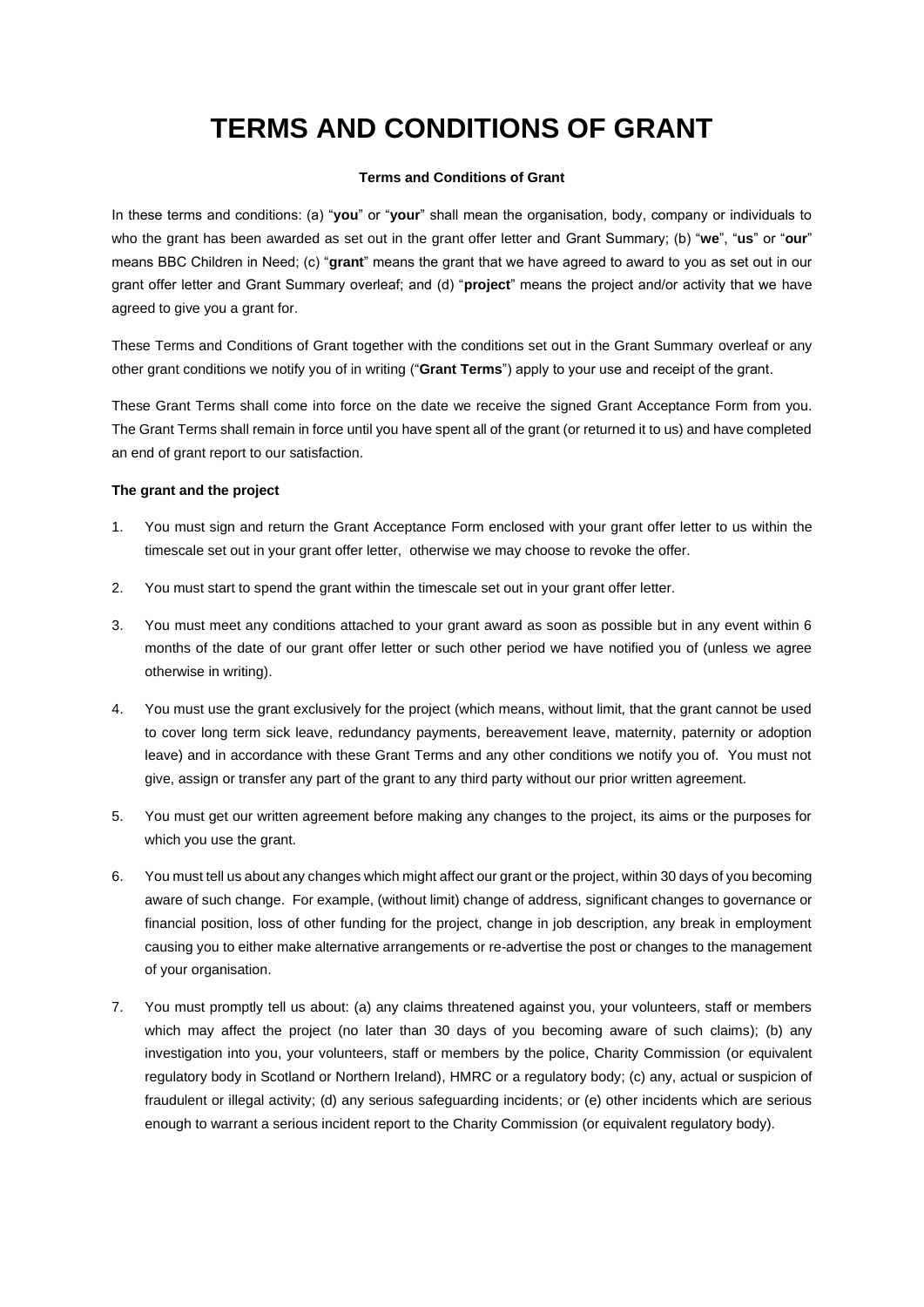- 8. You must maintain appropriate insurance in place for the project and associated activities (including, without limit, public liability insurance and insurance for any assets purchased with the grant). You will supply confirmation of your insurance to us if we request it.
- 9. Provided that nothing in this clause shall relieve us from our obligation to pay the grant to you in accordance with these Grant Terms, you agree that we have no liability for any consequences that may arise from the project, the use of the grant or the withdrawal of the grant. Nothing in this Agreement will exclude or restrict our liability to you in any other circumstances where liability may not be limited under any applicable laws.
- 10. You must hold any unused part of the grant on trust for us at all times.
- 11. We reserve the right to ask for the whole of a grant or any balance to be returned at any point and you must promptly comply with such request. Should any part of the grant remain unspent at the end of the relevant grant period, you shall repay any unspent monies to us unless we agree otherwise in writing.

## **Payment and Accounting**

- 12. We will pay the grant by direct credit transfer to your nominated bank account (as agreed by us) annually or quarterly in advance as specified in the Grant Summary overleaf subject to the necessary funds being available when payment falls due and these Grant Terms.
- 13. Your grant is a restricted fund and you must designate it as such in your accounts.
- 14. You acknowledge that the grant is not consideration for any taxable supply for VAT purposes. However, if HMRC formally deems the grant to be subject to VAT, you agree to pay all VAT due. You are responsible for any other taxes arising from the grant or the project, including any VAT due on costs incurred by you in connection with the project.
- 15. You must keep separate, accurate and up-to-date accounts relating to your grant, receipt and expenditure of your grant (including, without limit, all receipts, invoices and other financial evidence) and personnel and payroll records for staff funded by us for the duration of the grant and for at least 7 years after the project has finished.
- 16. We do not guarantee any funding, and will not pay any part of the grant to you, beyond the grant period.
- 17. We receive our funding from various sources including public donations. We don't expect this funding to be reduced but, if for any reason it is, we may end or reduce your grant before paying you the full amount. We will try and give you 6 months' notice in such circumstances.

#### **Monitoring and Reporting**

- 18. You must promptly send us any information or records we require to monitor your project and how the grant is being used. You must also give us, or any person nominated by us, access to your employees, premises, facilities and records for such purposes or our own audit purposes. We can ask for such records or access for up to 7 years after the project has finished.
- 19. You will complete any reports we require using the forms we provide to you and by the due date we specify. In particular, you must report to us annually and at the end of your grant on its use. The Annual Grant Report Form is available via your online account.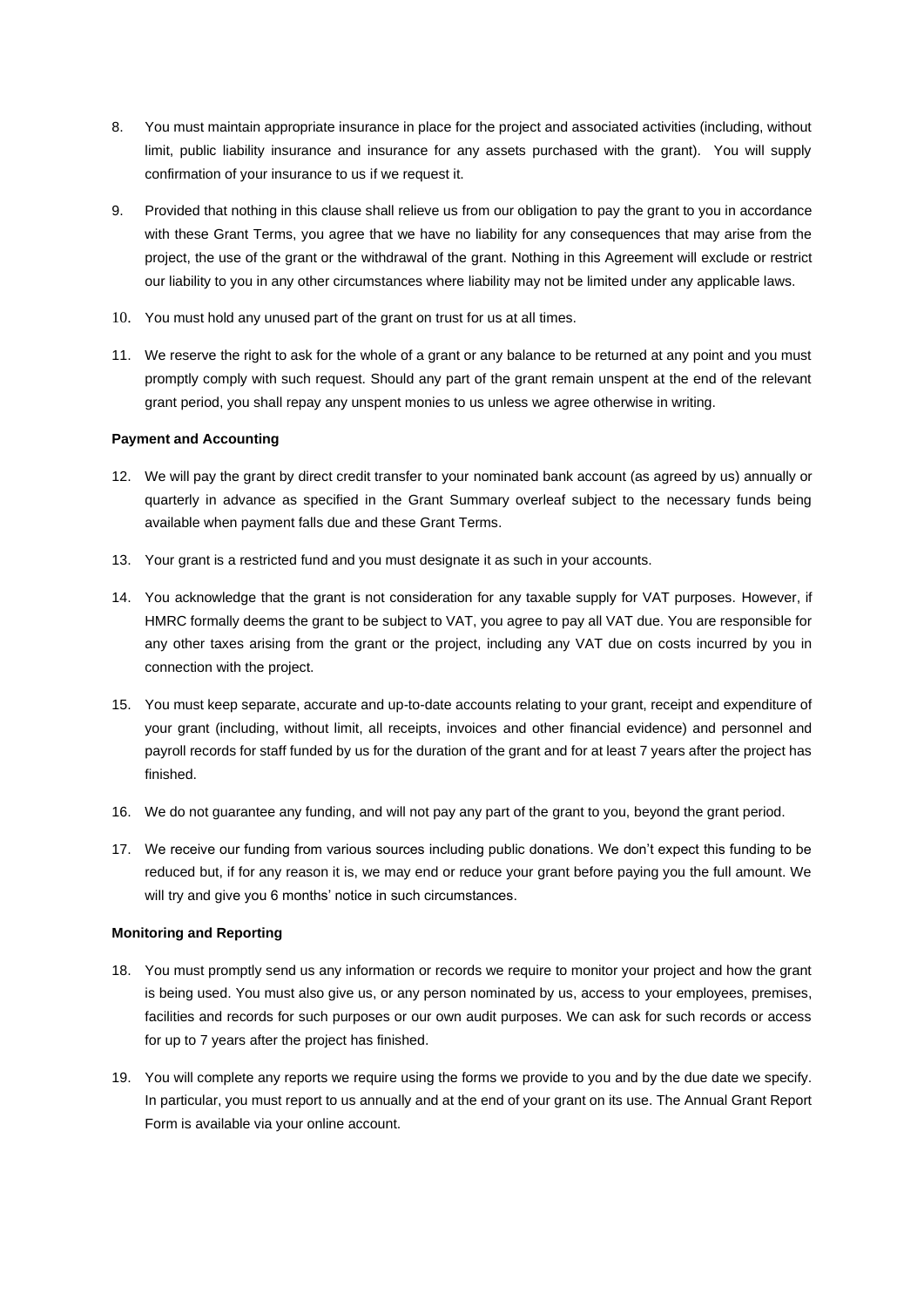- 20. If through the monitoring and reporting under these Grant Terms, we identify any issues with the project or the use of the grant, we may raise the same with you and if we do so, you will promptly resolve the issue to our satisfaction.
- 21. Payments of any subsequent instalments of your grant will be conditional on us receiving a correctly completed Annual Grant Report from you and with us being satisfied that you have met and are continuing to meet the criteria and desired outcomes for your grant. If you do not report successfully at any time or if we decide (in our discretion) that the project is not suitable or appropriate for funding or does not meet our criteria or the desired outcomes, then we may request you to return some or all of the grant, suspend or terminate your grant, not pay you further instalments of your grant and/or any future grant applications you make may be jeopardised.

#### **Compliance**

- 22. You must take all appropriate steps to protect children and (where applicable) vulnerable adults while in your care and support them to develop. You will make sure that you have, and follow, at all times throughout the Term, appropriate and robust safeguarding arrangements, policies, procedures and training to protect children and (where applicable) vulnerable adults which at least meet our published 'Minimum Standards' for grant making. Such arrangements must include open recruitment, background checks (including, without limit, references and appropriate disclosure checks) and structured induction for those who will work with, supervise, care for or otherwise have direct contact with those in your care.
- 23. If you engage any third parties when delivering your project (e.g. delivery partners or subcontractors) you are responsible for them and their compliance with these Grant Terms (to the extent applicable to them) and in particular you must ensure that they adhere to your own safeguarding standards and processes unless we agree otherwise in writing with you.
- 24. You will make sure that you do not, whether as an employer or provider of services and/or goods, unlawfully discriminate within the meaning of any applicable equality laws. You must maintain and implement an appropriate equality and diversity policy.
- 25. In carrying out the project and spending the grant, you will comply with all applicable laws, regulations and codes of practice at all times.
- 26. If your grant is for a full time post, or we feel it will be of benefit to you, we may require some of your staff to undergo training in self-evaluation techniques (called 'Your Difference Training'). If this applies, details can be found in the 'additional conditions' section of your grant award letter.
- 27. You confirm that all information you provide, or have provided to us, is true and accurate and you must promptly tell us about any changes to the information you have provided.
- 28. You will ensure that at all times whilst the grant is in force, you are properly constituted and the receipt of the grant and delivery of the project are within the scope of your governing documents.
- 29. You will use reasonable efforts to make sure that you do not become involved in any conflict of interests between our interests and your interests. You will tell us in writing as soon as is practically possible of any potential conflict of interests and will follow our reasonable instructions to avoid, or bring to an end, any conflict of interests. If a conflict of interests does arise, we mat end your grant immediately on written notice.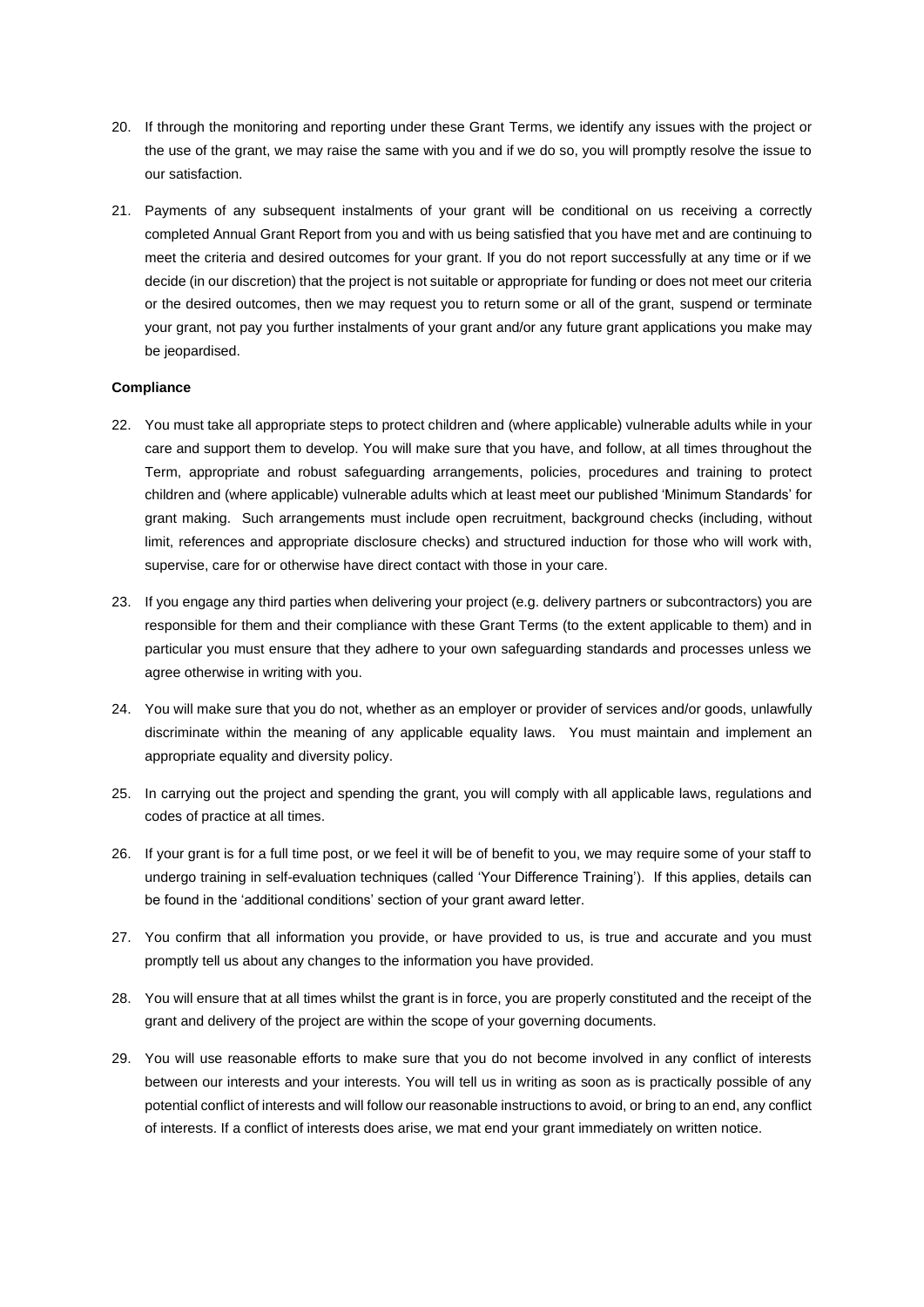- 30. You will comply with all applicable laws, regulations, codes, guidance and sanctions relating to anti-bribery and anti-corruption including the Bribery Act 2010 and the Criminal Finances Act 2017 and not place us in breach of such applicable laws.
- 31. You will (a) make sure that slavery and human trafficking is not taking place in any part of your business or in any part of your supply chain; (b) implement due diligence procedures for your own suppliers, sub-contractors and other participants in your supply chains, to make sure that there is no slavery or human trafficking in your supply chains; (c) respond promptly to all slavery and human trafficking due diligence questions issued to you by us from time to time and make sure that your responses to all such questions are complete and accurate; and (d) notify us as soon as you become aware of any actual or suspected slavery or human trafficking in any part of your business or in a supply chain which has a connection with this Agreement.

## **Publicity and Privacy**

- 32. We like our support to be mentioned in appropriate social media, publications and other publicity. However, our name and logo are trademark / copyright protected so please make sure that you contact us to obtain the appropriate logo and guidance on its use. You must only use our trademarks and logo in accordance with the terms of our separate trade mark licence.
- 33. You own the rights in any materials you create (excluding any materials/logos and/or trademarks that we may have provided to you) as part of your project using our grant (unless we agree otherwise in writing).
- 34. We may use details of the project we fund in any of our promotional activities as and when we consider it appropriate, but we will only use information about individuals involved in your projects as described below.
- 35. When we process personal data, we are a data controller. This includes personal data which we receive from you (for example, contact details of your lead applicant). You can read more about how we use personal data which we receive from or about you in the 'Grantees' section of our privacy notice, which you can read here [https://www.bbcchildreninneed.co.uk/legal/privacy-policy/privacy-policy-in-full/.](https://www.bbcchildreninneed.co.uk/legal/privacy-policy/privacy-policy-in-full/)
- 36. As you will be sharing personal data with us about your staff, volunteers, trustees and referees, you must bring our privacy notice to the attention of anybody whose personal data you choose to share with us before you share their personal data with us and you must also let us know if their details change after you have provided their information to us.
- 37. When you process personal data you are a data controller. This includes personal data which you receive from us (for example contact details of a grant assessor). You are responsible for compliance with data protection laws in respect of any personal data which you process.
- 38. You should notify us if you become aware of a data breach which is notifiable to the Information Commissioner's Office. You and we shall cooperate with each other if there is an investigation by the Information Commissioner's Office or if required because of a data subject exercising their rights.
- 39. Do not share with us any personal data which relates to your service users unless we have specifically agreed this with you in advance and in writing (for example, if we use images or stories about people involved in your projects in our appeals films). All case studies should be provided on an anonymised basis.
- 40. We may share information about you or your grant (including, without limit, personal information relating to your project representatives) with other funders, organisations, the police, regulators or fraud prevention agencies where we believe this is necessary to detect, investigate or prevent dishonesty, grant misuse, fraud,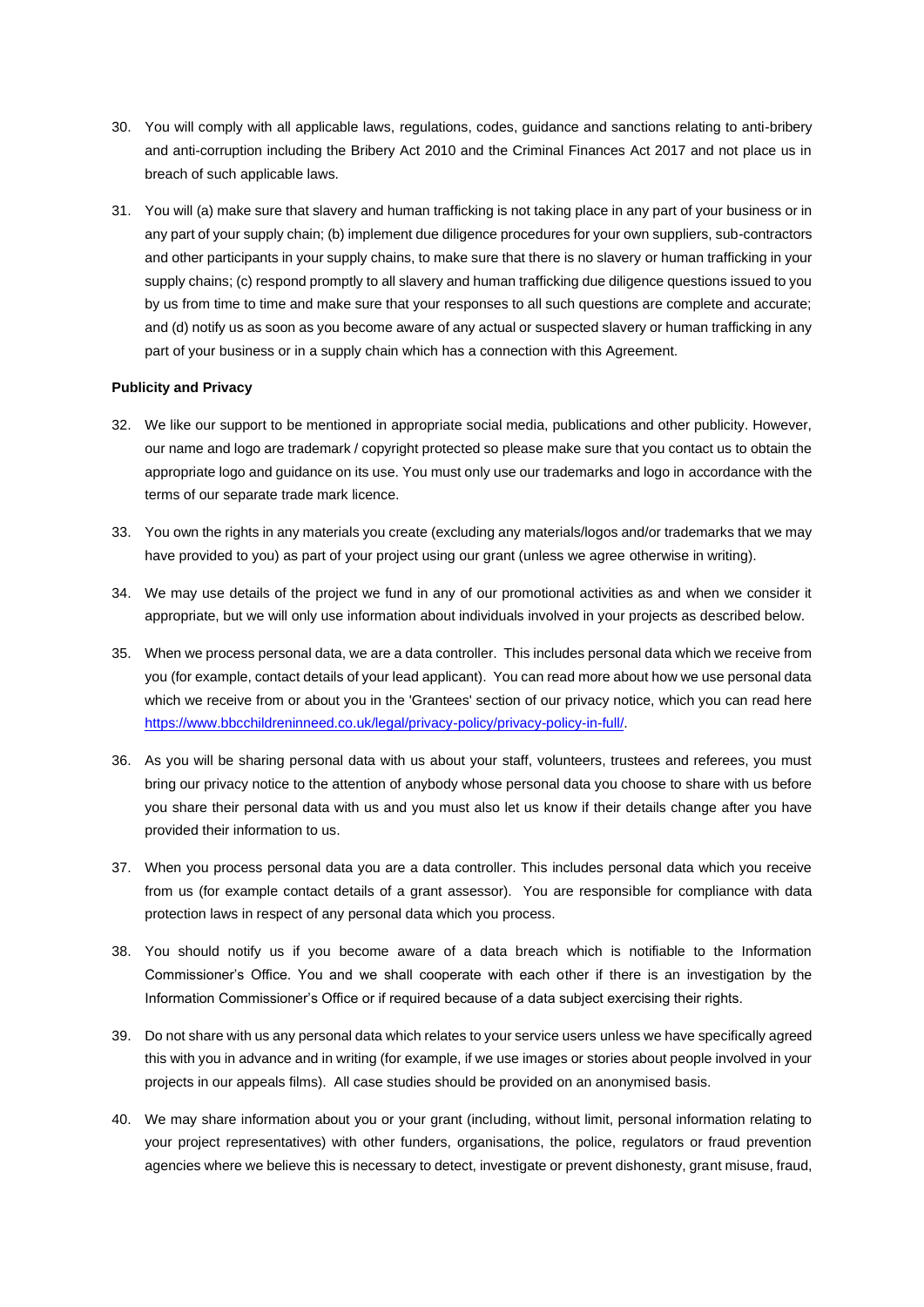terrorism, money laundering or other crimes, where you have provided false information, or where we have a legitimate interest to share the information or the other party has a legitimate interest in receiving it.

41. We may also share or publish statistics or information about your project or grant for analytical purposes to help us and other funders understand the funding landscape better to increase the effectiveness of grant making e.g. via 360Giving. We will not share or publish any personal data in these circumstances though.

# **Breach of these conditions, suspending or terminating the grant**

- 42. We may at our discretion withhold or suspend payment of the grant, require repayment of all or part of the grant and/or terminate the grant if:
	- you breach the Grant Terms;
	- the delivery of the project does not start within 12 months of our grant offer letter and you have failed to provide us with a reasonable explanation for the delay;
	- we consider that you have not made satisfactory progress with the delivery of the project or are not satisfied with the quality of, or progress, set out in any of your grant reports;
	- in our reasonable opinion you are delivering the project in a negligent manner;
	- you obtain funding from a third party which, in our reasonable opinion undertakes activities that are likely to bring the reputation of the project or us into disrepute;
	- you provide us with any materially misleading or inaccurate information or completed any application or report forms dishonestly;
	- you or any members of your organisation, volunteers or staff act dishonestly, commit fraud, attempted fraud, any offence under the Bribery Act 2010 or the Criminal Finances Act 2017, or are investigated by the Charity Commission, the police or any regulatory body;
	- we believe you have spent the grant on a project, items or for purposes which we have not authorised;
	- you become ineligible to hold the grant in accordance with our published eligibility criteria or any other criteria in your grant offer letter or that we've agreed with you;
	- any of your employees, volunteers or members of your governing body has acted dishonestly or negligently at any time and directly or indirectly to the detriment of the project or taken any actions which, in our reasonable opinion, bring or are likely to bring our name or reputation into disrepute;
	- you cease to operate for any reason, or pass a resolution to be wound up or dissolved, become bankrupt, insolvent, enter into liquidation or are subject to any similar proceedings;
	- you lose your charitable status and/or no longer operate for charitable purposes (if applicable to you);
	- we become aware that you have breached or significantly failed to comply with your policy in relation to safeguarding children and vulnerable adults; and/or
	- you do not comply with any additional grant conditions in your grant offer letter in accordance with the timescales set out in your grant offer letter or at any other point.